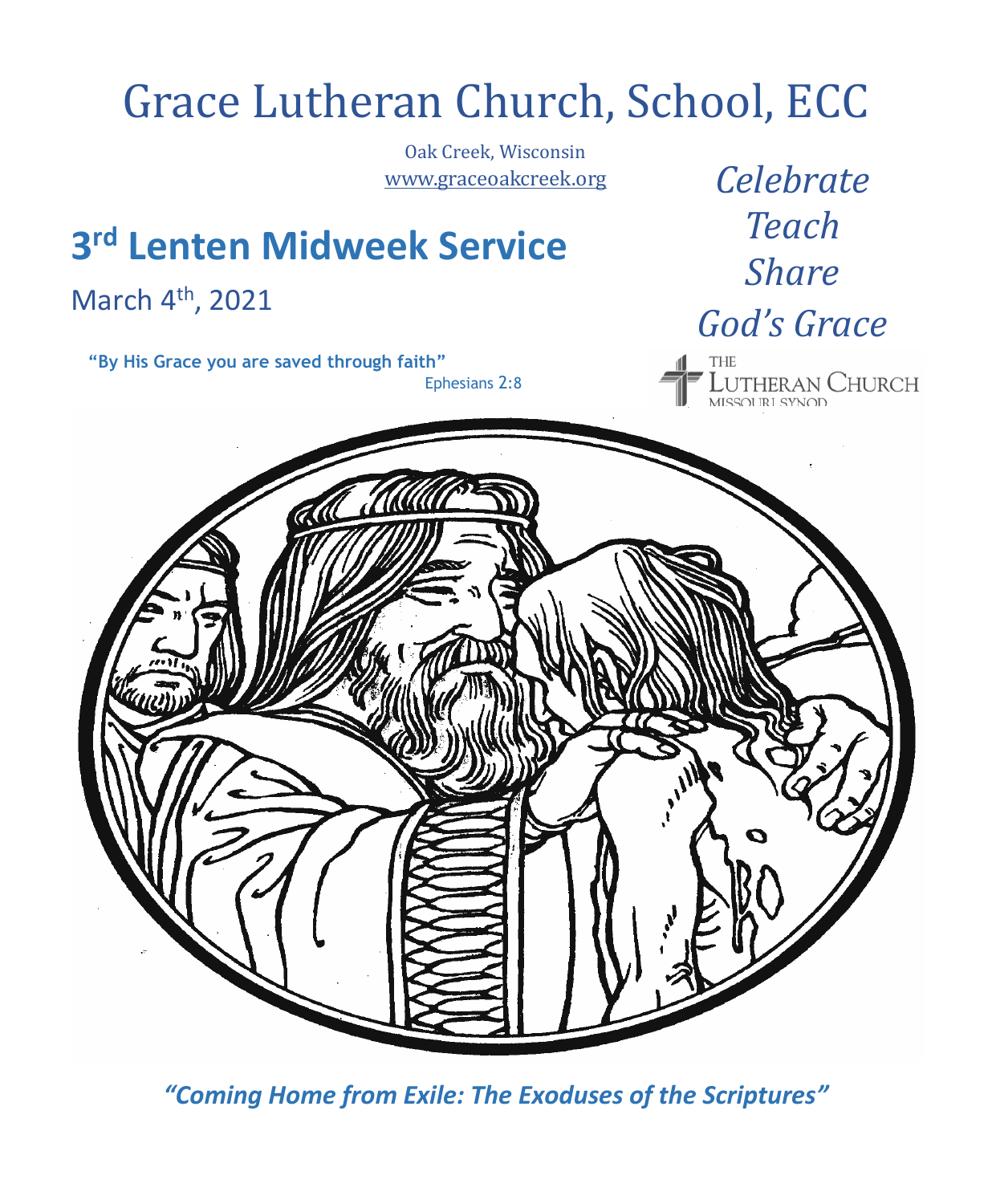## **Welcome to Grace! We're Glad You've Joined Us!**

## **WORSHIP NOTES FOR OUR GUESTS**

**Worship bulletins** (age 3-6) are available for your children to use during the service. Please see an usher if you need assistance finding them.

Children are **always** welcome – we don't want anything to keep families from attending! From time to time a child will naturally have a difficult moment in worship. If that happens and you feel a need to step out, please make use of our Church Narthex and Entrance, so you may still be able to follow along in worship until your child is ready to return again!

If you would like to include a **prayer for someone** in our worship today, please add it to the Prayer Request Sheet found on the podium in the narthex.

**We're glad you're with us.** Please introduce yourself to Pastor Taggatz. If you are in search of a new church home, or are interested in learning more about Grace, we would be happy to visit with you. We hope you'll be back and give us an opportunity to know you!

#### **AS WE GATHER**—"*Jacob the Heel Comes Home"*

As the mother gave birth to twin boys, the second child exited her womb clasping his older brother's heel (Gen 25:26). So he got the not-so-lofty name of Jacob, which basically means "heel." This heel-boy, Jacob, was quite adept at walking all over others in a sneaky sort of way. He even duped his old, blind father into giving him the blessing of the firstborn that belonged to his brother, Esau. Such trickery, however, turned out to be his Achilles' heel, for his deception nearly planted him 6 feet under when Esau discovered what his kid brother had done. So to save his own skin, Jacob headed for the hills, exiled from the Promised Land, with little more than the clothes on his back. I take that back. He did not have "little more" than the clothes on his back; he, in fact, had much more, especially after his overnight stay at Bethel. For there God put these words into the pocket of his heart. A word that said, "I am the LORD, the God of Abraham your father and the God of Isaac" (28:13). And a word that said, "I am with you and will keep you wherever you go" (v 15). So, with those words playing over and over in his mind, Jacob walked onward. His back was toward everything he had known, his face toward the unknown, but with this certain promise attending him: that Immanuel traveled alongside him.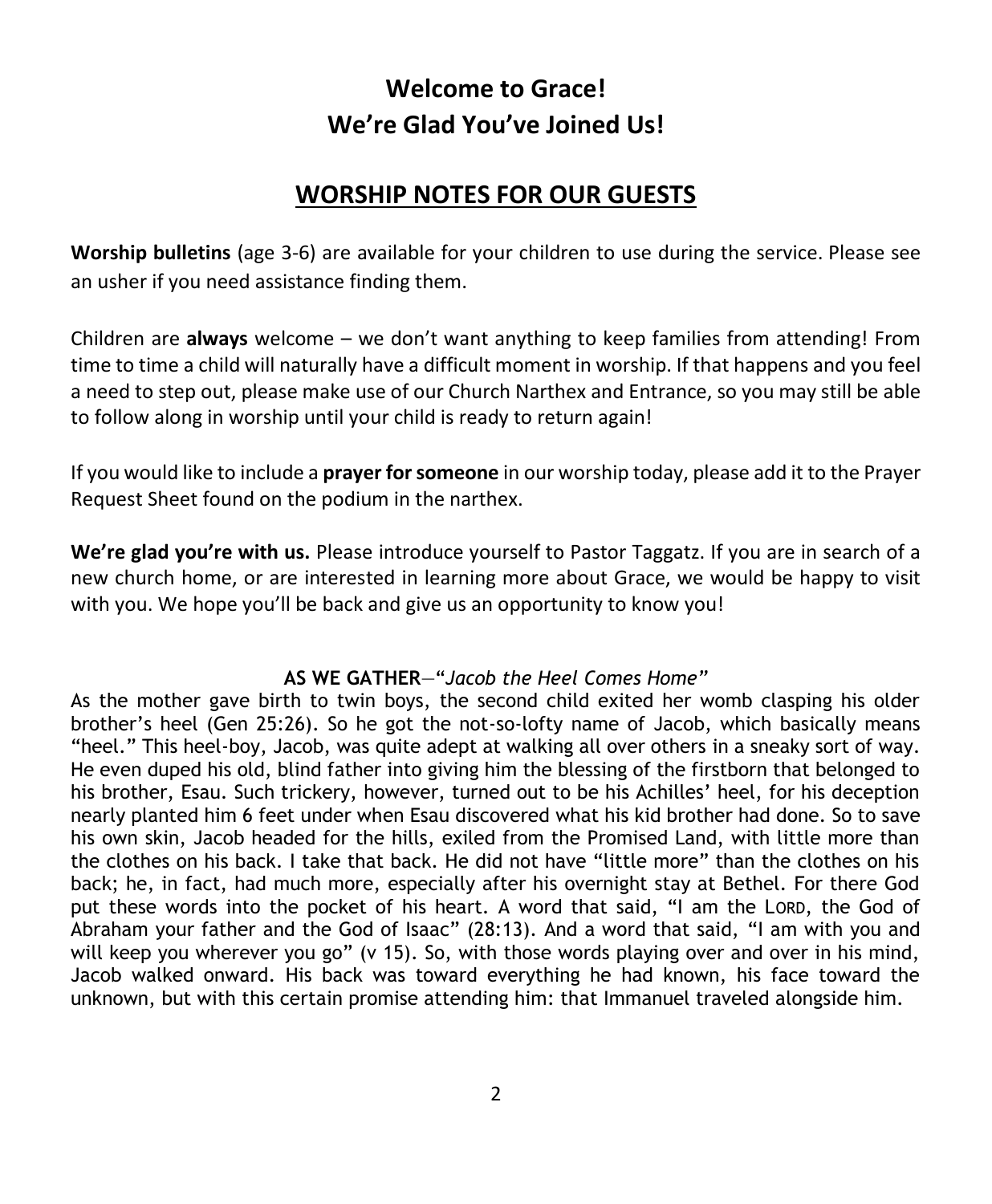## **Order of Service…LSB Service of Prayer & Preaching, pg. 260 We Invite a moment of silence during the prelude for Prayer**

As our organist begins the prelude we move from our regular conversations and the happenings of the world around us in order to turn our attention to worship. **Please take these moments as an opportunity to focus on prayer** (Suggested prayers prior to worship may be found on the opening page of your hymnal) and meditation. Make use of this time to look through our service in anticipation of the scripture we will share and the hymns we will sing. God richly bless us as we gather in God's presence today! We hope you will take these moments as a time to transition into worship as we have entered into God's presence through Word and Sacrament.

#### **EX PREPARATION &**



#### **Opening Hymn 531 Hail, Thou Once Despised Jesus (vs. 1-4)**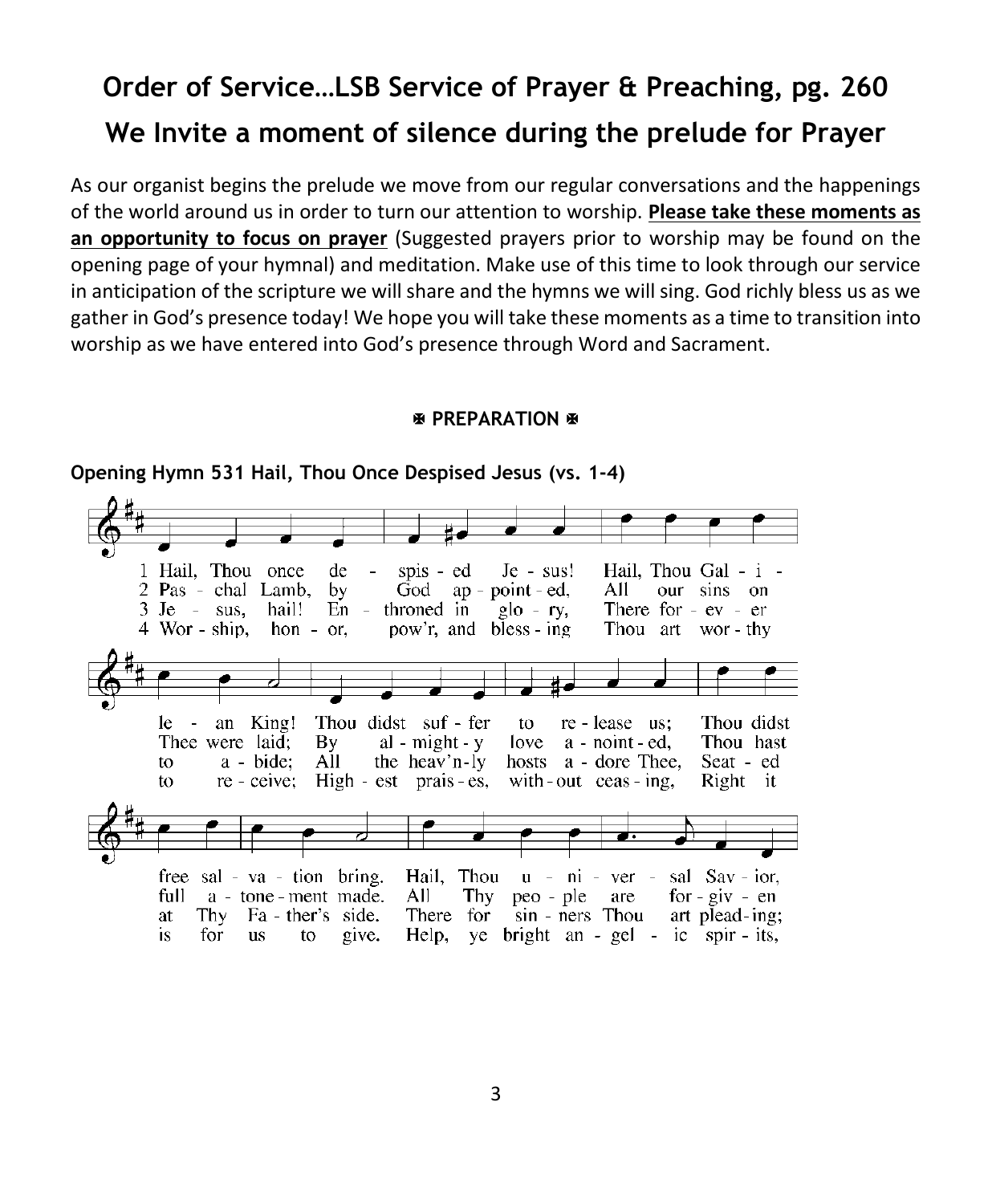

*Stand*

#### **Opening Versicles**

- L This is the day which the Lord has made;
- C **let us rejoice and be glad in it.**
- L From the rising of the sun to its setting,
- C **the name of the Lord is to be praised.**
- L Return to the Lord, your God, for He is gracious and merciful,
- C **slow to anger, and abounding in steadfast love, and repents of evil.**
- L Jesus said: If any man would come after Me,
- C **let him deny himself and take up his cross and follow Me.**
- L Christ was wounded for our transgressions.
- C **He was bruised for our iniquities.**
- L From the rising of the sun to its setting,
- C **the name of the Lord is to be praised.**
- C **Glory be to the Father and to the Son and to the Holy Spirit; as it was in the beginning, is now, and will be forever. Amen.**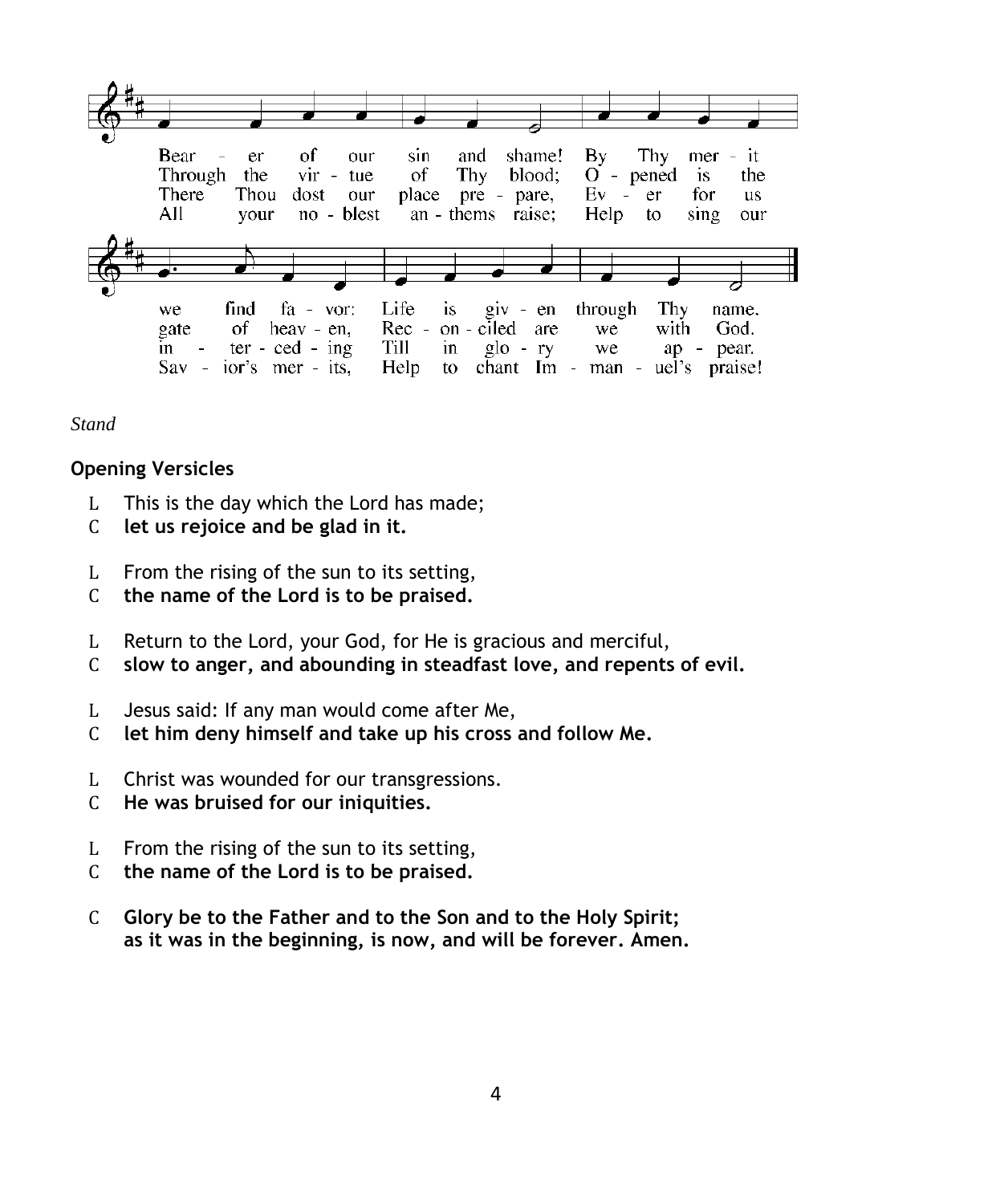#### **Old Testament Canticle** *LSB 261*

C The Lord God is my strength and my song, and He has become my salvation.

With joy will you draw water from the wells of salvation. And you will say in that day: "Give thanks to the Lord, call upon His name, make known His deeds among the people, proclaim that His name is exalted."

The Lord God is my strength and my song, and He has become my salvation.

Sing praises to the Lord, for He has done gloriously; let this be made known in all the earth. Shout, and sing for joy, O inhabitants of Zion, for great in your midst is the Holy One of Israel.

The Lord God is my strength and my song, and He has become my salvation.

Glory be to the Father and to the Son and to the Holy Spirit; as it was in the beginning, is now, and will be forever. Amen.

The Lord God is my strength and my song, and He has become my salvation.

*Sit*

#### **图 WORD 图**

**The Psalmody—**Psalm 25

- Pastor: <sup>1</sup>To you, O LORD, I lift up my soul.
- **People: <sup>2</sup>O my God, in you I trust; let me not be put to shame; let not my enemies exult over me.**
- Pastor: <sup>3</sup>Indeed, none who wait for you shall be put to shame; they shall be ashamed who are wantonly treacherous.
- **People: <sup>4</sup>Make me to know your ways, O LORD; teach me your paths.**
- Pastor: <sup>5</sup>Lead me in your truth and teach me, for you are the God of my salvation; for you I wait all the day long.
- **People: <sup>6</sup>Remember your mercy, O LORD, and your steadfast love, for they have been from of old.**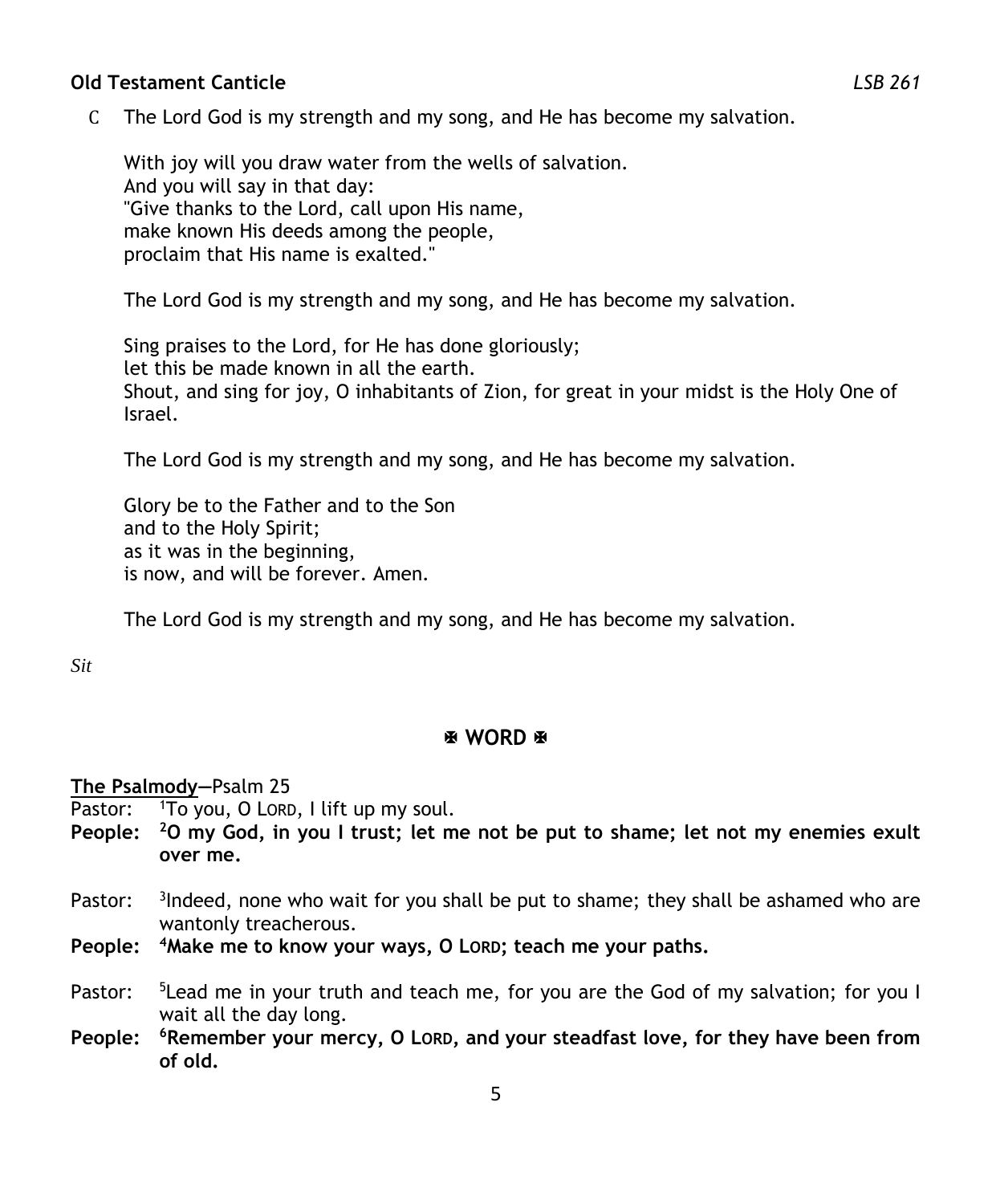Pastor: <sup>7</sup>Remember not the sins of my youth or my transgressions; according to your steadfast love remember me, for the sake of your goodness, O LORD!

**People: <sup>8</sup>Good and upright is the LORD; therefore he instructs sinners in the way.**

Pastor:  $9$ He leads the humble in what is right, and teaches the humble his way.

**People: <sup>10</sup>All the paths of the LORD are steadfast love and faithfulness, for those who keep his covenant and his testimonies.**

Pastor: <sup>11</sup>For your name's sake, O LORD, pardon my guilt, for it is great.

- **People: <sup>12</sup>Who is the man who fears the LORD? Him will he instruct in the way that he should choose.**
- Pastor: <sup>13</sup>His soul shall abide in well-being, and his offspring shall inherit the land.
- **People: <sup>14</sup>The friendship of the LORD is for those who fear him, and he makes known to them his covenant.**

Pastor: <sup>15</sup>My eyes are ever toward the LORD, for he will pluck my feet out of the net.

**People: <sup>16</sup>Turn to me and be gracious to me, for I am lonely and afflicted.**

#### Pastor: <sup>17</sup>The troubles of my heart are enlarged; bring me out of my distresses.

- **People: <sup>18</sup>Consider my affliction and my trouble, and forgive all my sins.**
- Pastor: <sup>19</sup>Consider how many are my foes, and with what violent hatred they hate me.
- **People: <sup>20</sup>Oh, guard my soul, and deliver me! Let me not be put to shame, for I take refuge in you.**
- Pastor:  $^{21}$ May integrity and uprightness preserve me, for I wait for you.
- **People: <sup>22</sup>Redeem Israel, O God, out of all his troubles.**

#### **First Reading—** *Genesis 28:10–17*

 $10$ Jacob left Beersheba and went toward Haran.  $11$ And he came to a certain place and stayed there that night, because the sun had set. Taking one of the stones of the place, he put it under his head and lay down in that place to sleep. <sup>12</sup>And he dreamed, and behold, there was a ladder set up on the earth, and the top of it reached to heaven. And behold, the angels of God were ascending and descending on it! <sup>13</sup>And behold, the LORD stood above it and said, "I am the LORD, the God of Abraham your father and the God of Isaac. The land on which you lie I will give to you and to your offspring. <sup>14</sup>Your offspring shall be like the dust of the earth, and you shall spread abroad to the west and to the east and to the north and to the south, and in you and your offspring shall all the families of the earth be blessed. <sup>15</sup>Behold, I am with you and will keep you wherever you go, and will bring you back to this land. For I will not leave you until I have done what I have promised you." <sup>16</sup>Then Jacob awoke from his sleep and said, "Surely the LORD is in this place, and I did not know it." <sup>17</sup>And he was afraid and said, "How awesome is this place! This is none other than the house of God, and this is the gate of heaven."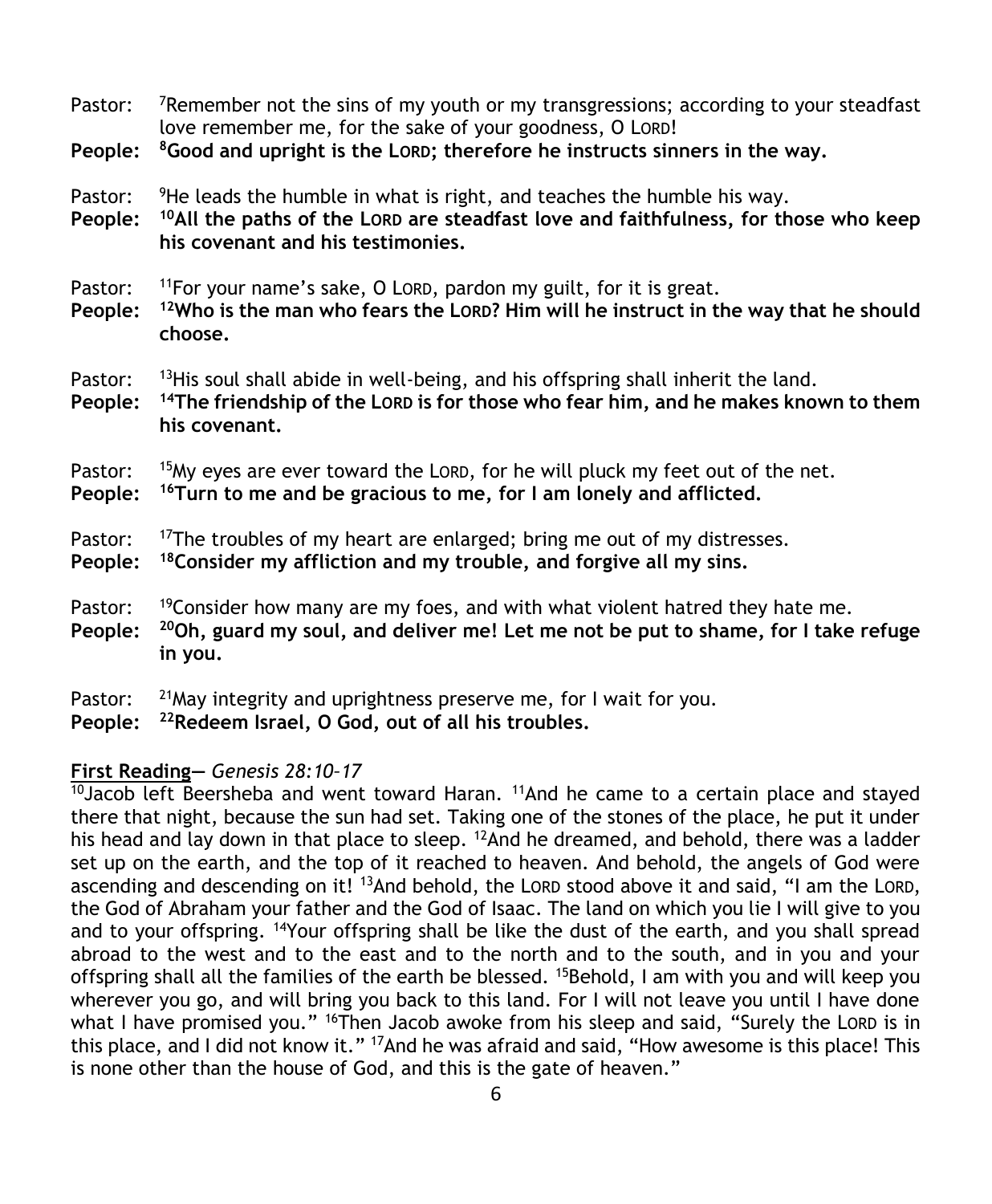- L This is the Word of the Lord.
- C **Thanks be to God.**

#### **Second Reading—***Luke 22:24–34*

 $^{24}$ A dispute also arose among them, as to which of them was to be regarded as the greatest. <sup>25</sup>And he said to them, "The kings of the Gentiles exercise lordship over them, and those in authority over them are called benefactors.  $^{26}$ But not so with you. Rather, let the greatest among you become as the youngest, and the leader as one who serves.  $^{27}$  For who is the greater, one who reclines at table or one who serves? Is it not the one who reclines at table? But I am among you as the one who serves.

<sup>28</sup> You are those who have stayed with me in my trials, <sup>29</sup>and I assign to you, as my Father assigned to me, a kingdom,  $30$ that you may eat and drink at my table in my kingdom and sit on thrones judging the twelve tribes of Israel.

 $31$ "Simon, Simon, behold, Satan demanded to have you, that he might sift you like wheat,  $32$ but I have prayed for you that your faith may not fail. And when you have turned again, strengthen your brothers." <sup>33</sup>Peter said to him, "Lord, I am ready to go with you both to prison and to death."  $34$  Jesus said, "I tell you, Peter, the rooster will not crow this day, until you deny three times that you know me."

- L This is the Word of the Lord.
- C **Thanks be to God.**

#### **Responsory**

- L We have an advocate with the Father: Jesus Christ, the Righteous One.
- C **He was delivered up to death; He was delivered for the sins of the people.**
- L Blessed is the one whose transgression is forgiven, whose sin is covered.
- C **He was delivered up to death; He was delivered for the sins of the people.**
- L We have an advocate with the Father: Jesus Christ, the Righteous One.
- C **He was delivered up to death; He was delivered for the sins of the people.**

*Stand*

#### **Catechism**

#### **Ten Commandments**

C **You shall have no other gods. You shall not misuse the name of the Lord your God. Remember the Sabbath day by keeping it holy. Honor your father and your mother. You shall not murder. You shall not commit adultery.**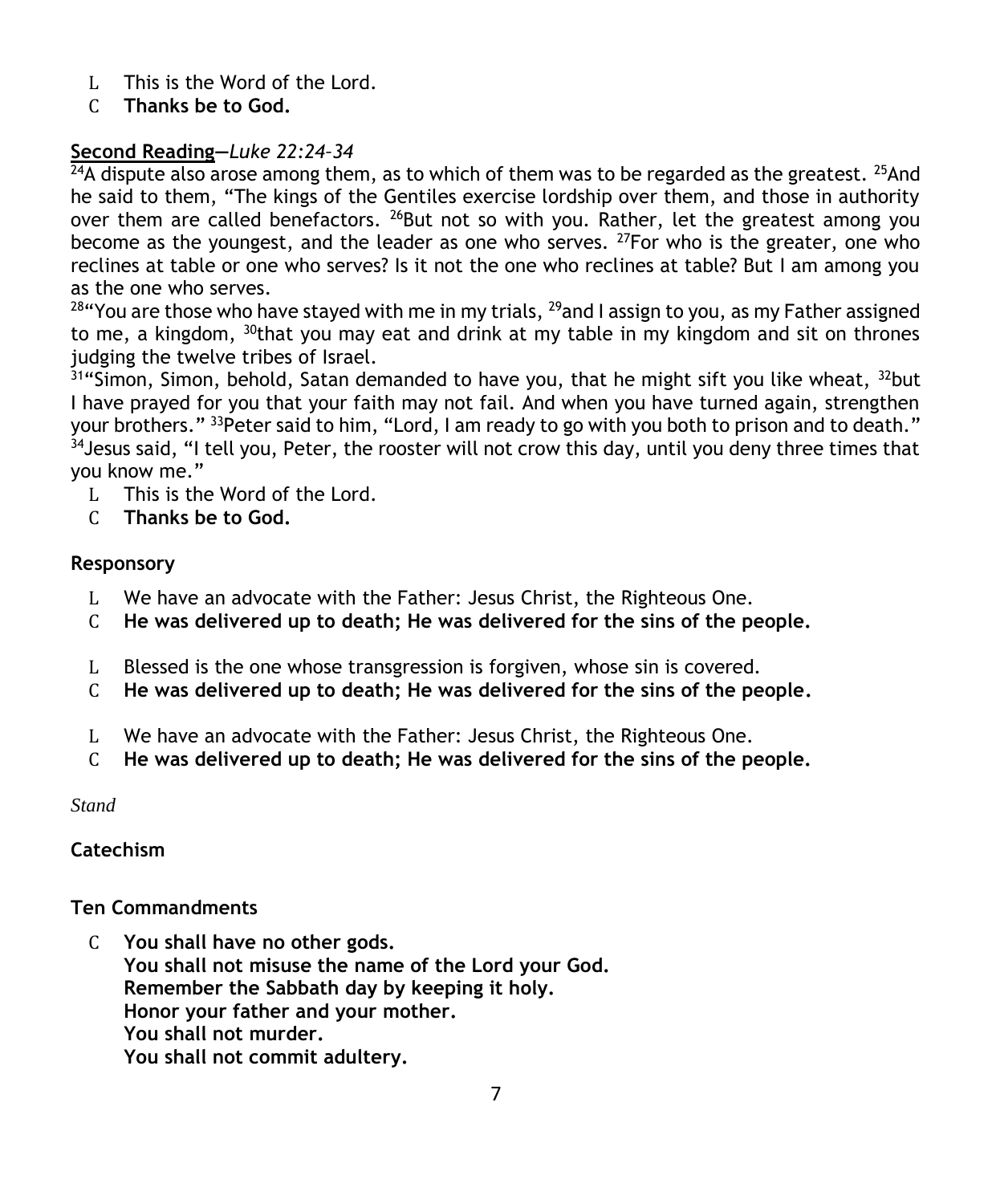**You shall not steal.**

**You shall not give false testimony against your neighbor.**

**You shall not covet your neighbor's house.**

**You shall not covet your neighbor's wife, or his manservant or maidservant, his ox or donkey, or anything that belongs to your neighbor.**

#### **Creed**

C **I believe in God, the Father Almighty, maker of heaven and earth.**

**And in Jesus Christ, His only Son, our Lord, who was conceived by the Holy Spirit, born of the virgin Mary, suffered under Pontius Pilate, was crucified, died and was buried. He descended into hell. The third day He rose again from the dead. He ascended into heaven and sits at the right hand of God the Father Almighty. From thence He will come to judge the living and the dead.**

**I believe in the Holy Spirit, the holy Christian Church, the communion of saints, the forgiveness of sins, the resurrection of the body, and the life T everlasting. Amen.**

#### **Lord's Prayer**

C **Our Father who art in heaven, hallowed be Thy name, Thy kingdom come, Thy will be done on earth as it is in heaven; give us this day our daily bread; and forgive us our trespasses as we forgive those who trespass against us; and lead us not into temptation, but deliver us from evil. For Thine is the kingdom and the power and the glory forever and ever. Amen.**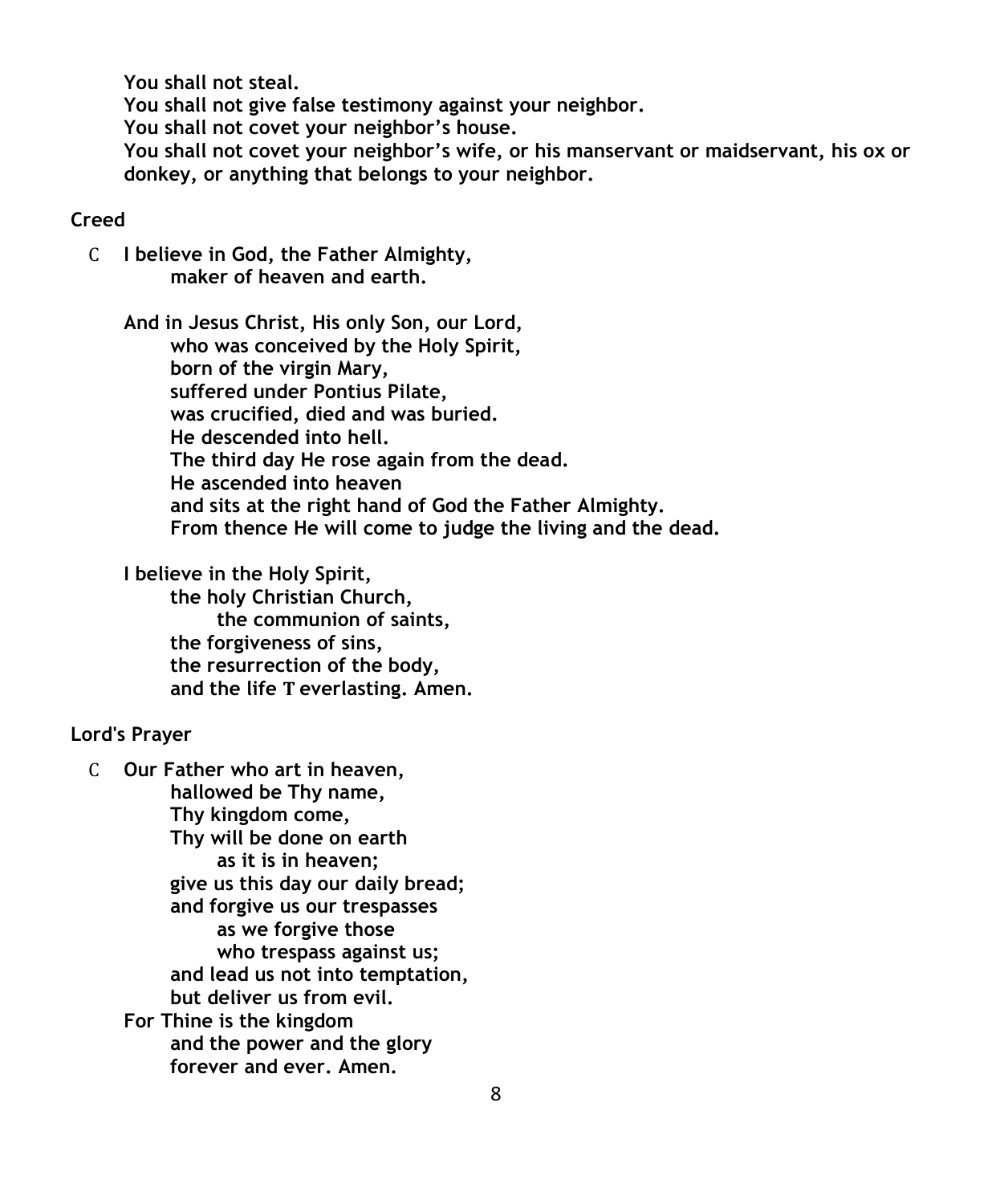$1$  My faith looks up to Thee, Thou Lamb of  $Cal - va - ry$ , 2 May Thy rich grace im - part Strength to my faint - ing heart; 3 While life's dark maze 1 tread And a - round me spread, griefs 4 When ends life's tran-sient dream, When death's cold, sul - len stream  $Sav - ior$ di - vine. Now hear me while I pray; Take all my My zeal in - spire! As Thou hast died for me, Oh. may my Thou my guide; Bid dark-ness turn to day. Wipe sor-row's Be Shall o'er me roll, Blest Sav - ior, then, in love, Fear and disguilt  $a - way$ ; O let me from this day Be  $whol - ly$ Thine! love to Thee Pure, warm, and change-less be, A  $\overline{\mathbf{i}}$  ing fire! tears a - way, Nor let me ev - er stray From Thee a - side. a-bove. A trust  $re$ -move:  $O$ bear me safe ran-somed soul!

#### **Sermon**—*"*Jacob the Heel Comes Home" (Genesis 28:10–17)

**Sermon Hymn 702 My Faith Looks Up to Thee (vs. 1-4)**

#### **Hymn 887 Now the Light Has Gone Away (vs. 1-5)**

1 Now the light has gone a - way; Fa ther,  $\text{lis - ten}$  while I prav. 2 Je - sus, Sav-ior, wash a - way All that has been wrong to - day; 3 Let my near and dear ones be Al ways near and dear to Thee; 4 Now my eve-ning praise I give; Thou didst die that 1 might live. 5 Thou, my best and kind-est Friend, Thou wilt love me to the end. to send me qui - et sleep. Ask - ing Thee to watch and keep And Help me  $ev - Yv$  day be Good and gen - tle, more like Thee. to О. bring me and all  $\mathbf I$  $love$  To Thy hap - py home a - bove. my bless-ings come from Thee; Oh, All how good Thou art to me! Let me love Thee more and more, Al - ways bet - ter than be - fore.

9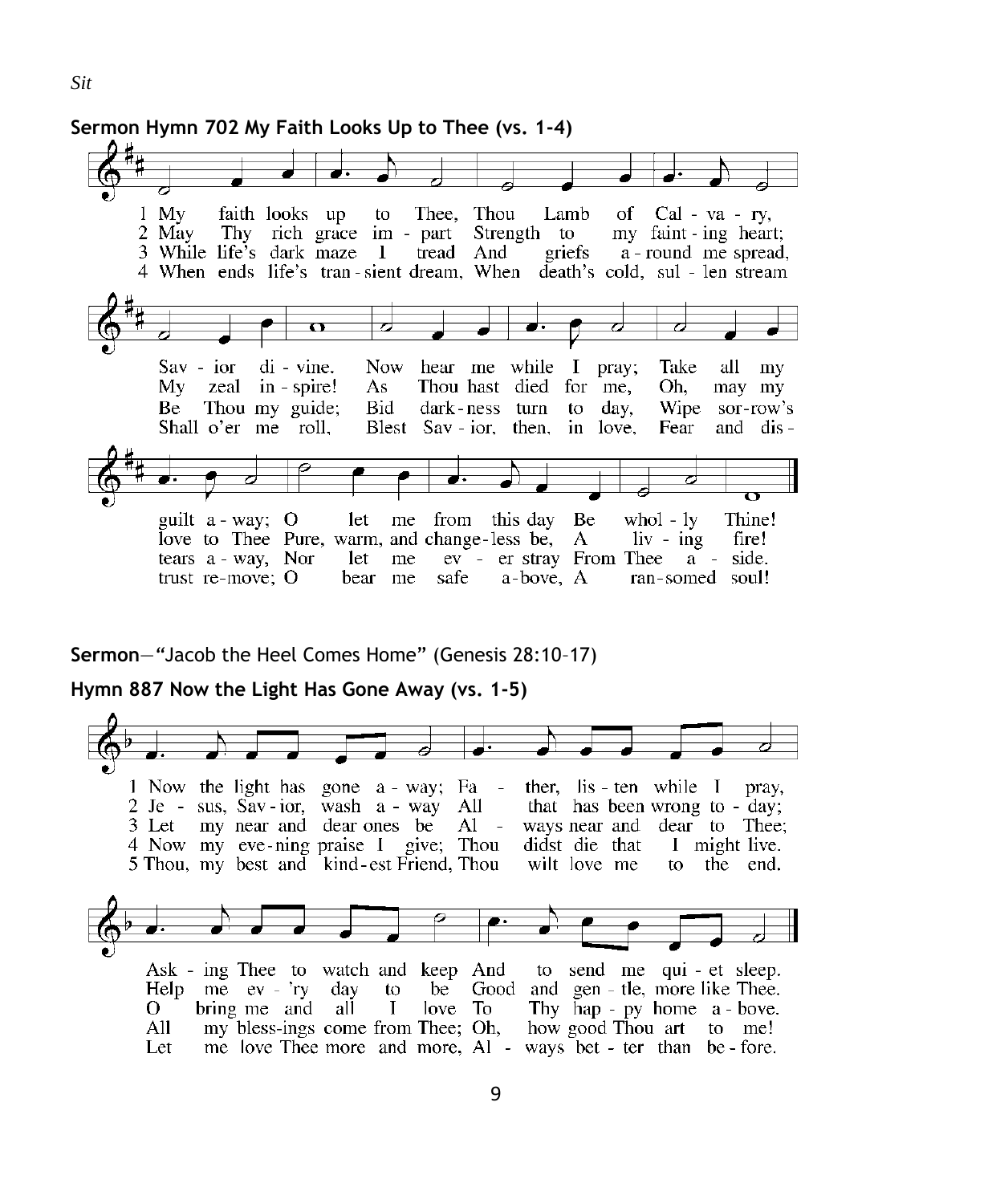**Offering** During this Covid-19 Pandemic, we will not be passing the offering plates during worship, but will have them at the entrance of the church for people to drop their offerings off before or after the worship service. Thank you for your generosity and support of Jesus Christ our Lord's Kingdom work!!! God bless you!!!

**You can now give online. It's easy, fast, and secure. If you're able, we also encourage you to set up recurring giving. Thank you for supporting our mission. Text the word: graceoc to 206-859-9405, use this QR Code or head to our web-site: graceoakcreek.org. You may give a onetime gift or set up your regular weekly/ monthly offering. Those using this method of giving may still bring their envelope if they wish and simply write 'online giving' on the outside and place it in the offering plate.)**



*Stand*

Pastor: O Lord, **People:have mercy.**

Pastor: O Christ, **People:have mercy.**

Pastor: O Lord, **People:have mercy.**

Pastor: O Christ, **People:hear us.**

Pastor: God the Father, in heaven, **People:have mercy.**

Pastor: God the Son, Redeemer of the world, **People:have mercy.**

Pastor: God the Holy Spirit, **People:have mercy.**

Pastor: Be gracious to us. **People:Spare us, good Lord.**

Pastor: Be gracious to us. **People:Help us, good Lord.**

**Prayer** *LSB 265*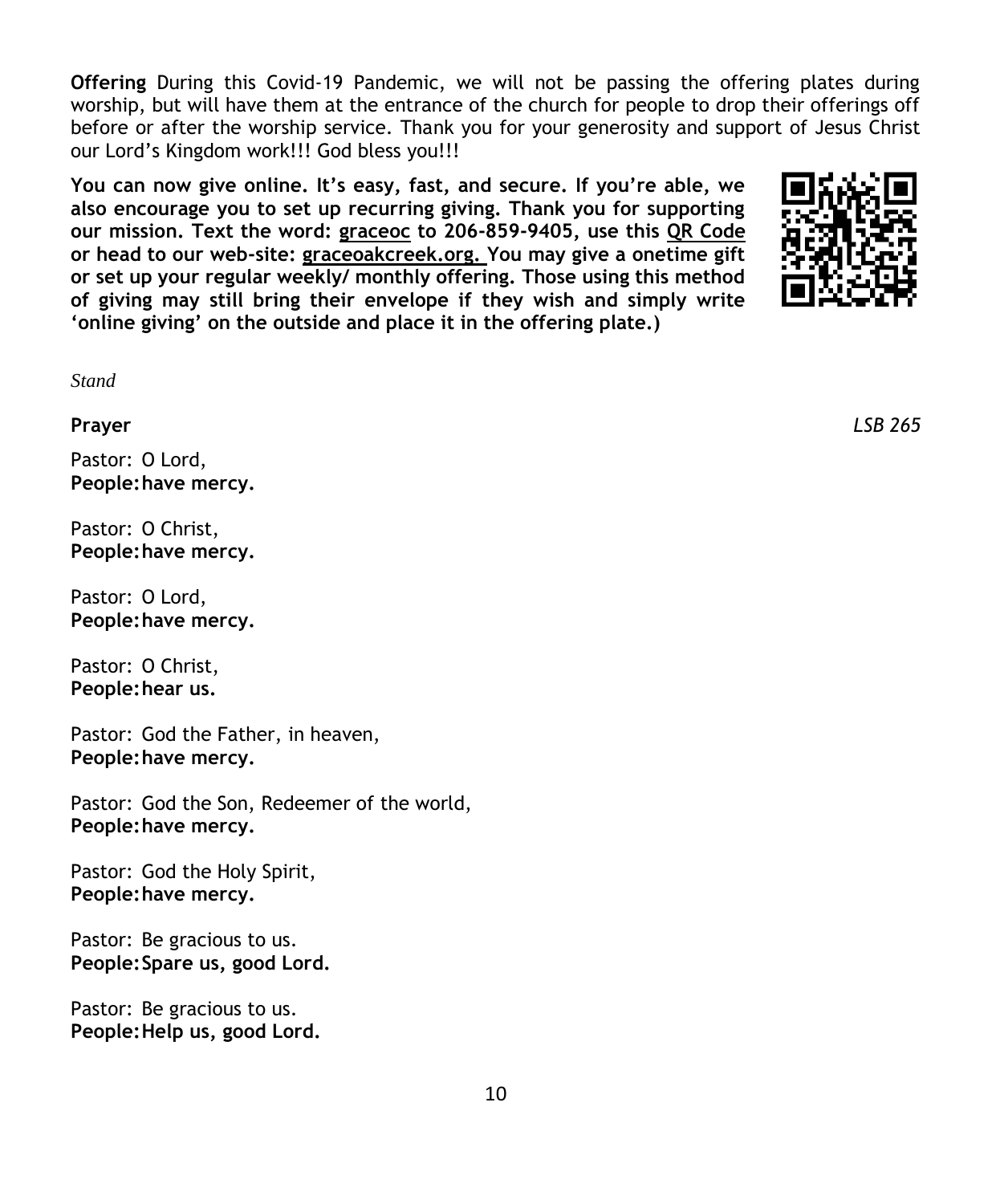Pastor: By the mystery of Your holy incarnation; by Your holy nativity; by Your Baptism, fasting, and temptation; by Your agony and bloody sweat; by Your cross and Passion; by Your precious death and burial; by Your glorious resurrection and ascension; and by the coming of the Holy Spirit, the Comforter: **People:Help us, good Lord.**

Pastor: In all time of our tribulation; in all time of our prosperity; in the hour of death; and in the day of judgment: **People:Help us, good Lord.**

Pastor: To prosper the preaching of Your Word;

to bless our prayer and meditation;

to strengthen and preserve us in the true faith;

to give heart to our sorrow and strength to our repentance:

#### **People:We implore You to hear us, good Lord.**

Pastor: To draw all to Yourself;

to bless those who are instructed in the faith,

to watch over and console the poor, the sick, the distressed, the lonely, the forsaken, the abandoned, and all who stand in need of our prayers;

to give abundant blessing to all works of mercy;

and to have mercy on us all:

**People:We implore You to hear us, good Lord.**

Pastor: To turn our hearts to You;

to turn the hearts of our enemies, persecutors, and slanderers; and graciously to hear our prayers:

**People:We implore You to hear us, good Lord.**

Pastor: Lord Jesus Christ, Son of God, **People:we implore You to hear us.**

Pastor: Christ, the Lamb of God, who takes away the sin of the world, **People:have mercy.**

Pastor: Christ, the Lamb of God, who takes away the sin of the world, **People:have mercy.**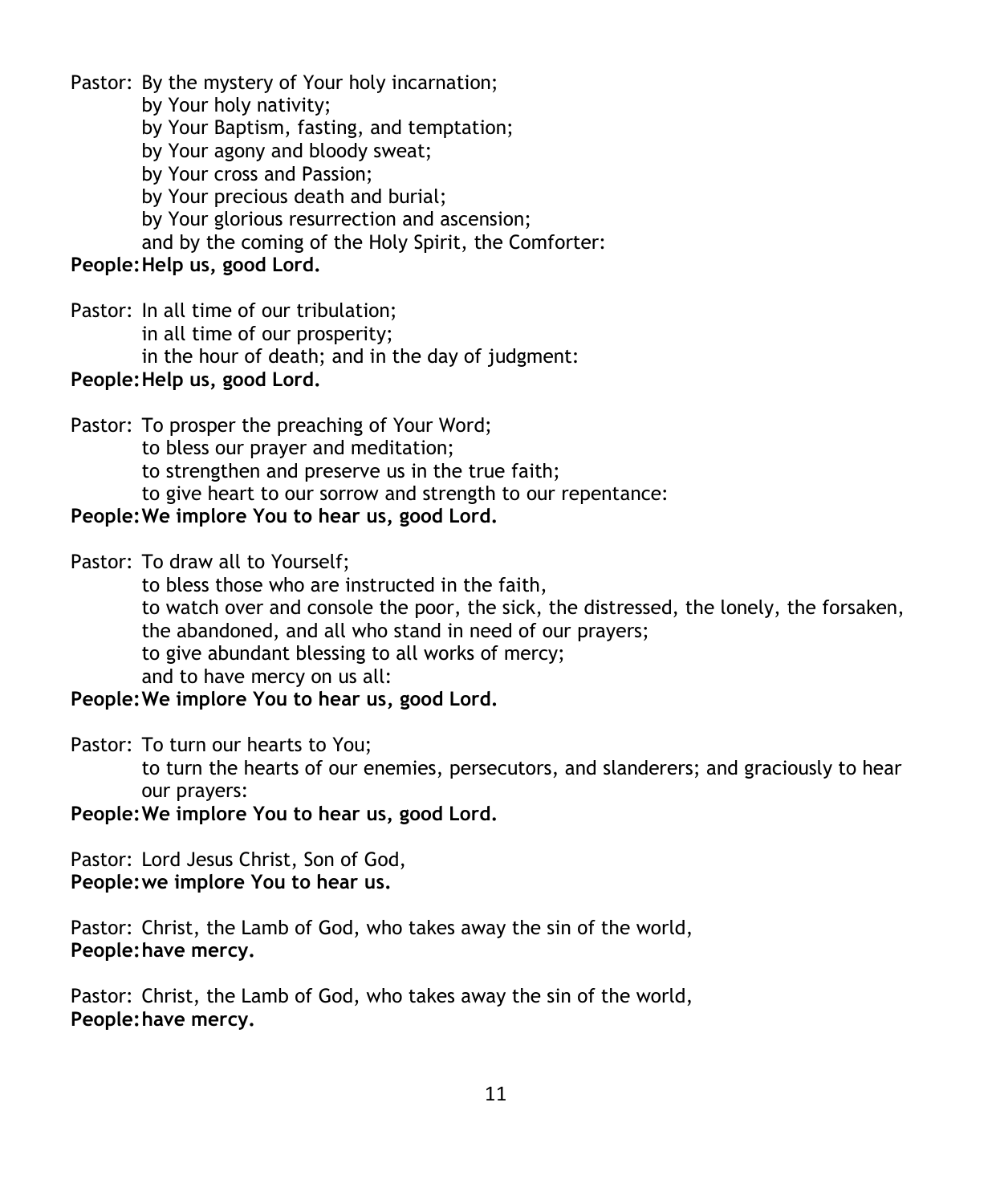Pastor: Christ, the Lamb of God, who takes away the sin of the world, **People:grant us Your peace.**

Pastor: O Christ, **People:hear us.**

Pastor: O Lord, **People:have mercy.**

Pastor: O Christ, **People:have mercy.**

Pastor: O Lord, **People:have mercy. Amen.**

#### **Collect of the Day**

- L O God, You see that of ourselves we have no strength. By Your mighty power defend us from all adversities that may happen to the body and from all evil thoughts that may assault and hurt the soul; through Jesus Christ, Your Son, our Lord, who lives and reigns with You and the Holy Spirit, one God, now and forever.
- C **Amen.**

#### **Collect for the Word**

- L Blessed Lord, You have caused all Holy Scriptures to be written for our learning. Grant that we may so hear them, read, mark, learn, and take them to heart that, by the patience and comfort of Your holy Word, we may embrace and ever hold fast the blessed hope of everlasting life; through Jesus Christ, Your Son, our Lord, who lives on reigns with You and the Holy Spirit, one God, now and forever.
- C **Amen.**

#### **Evening Prayer**

C **I thank You, my heavenly Father, through Jesus Christ, Your dear Son, that You have graciously kept me this day; and I pray that You would forgive me all my sins where I have done wrong, and graciously keep me this night. For into Your hands I commend myself, my body and soul, and all things. Let Your holy angel be with me, that the evil foe may have no power over me. Amen.**

#### **Blessing**

- L Let us bless the Lord.
- C **Thanks be to God.**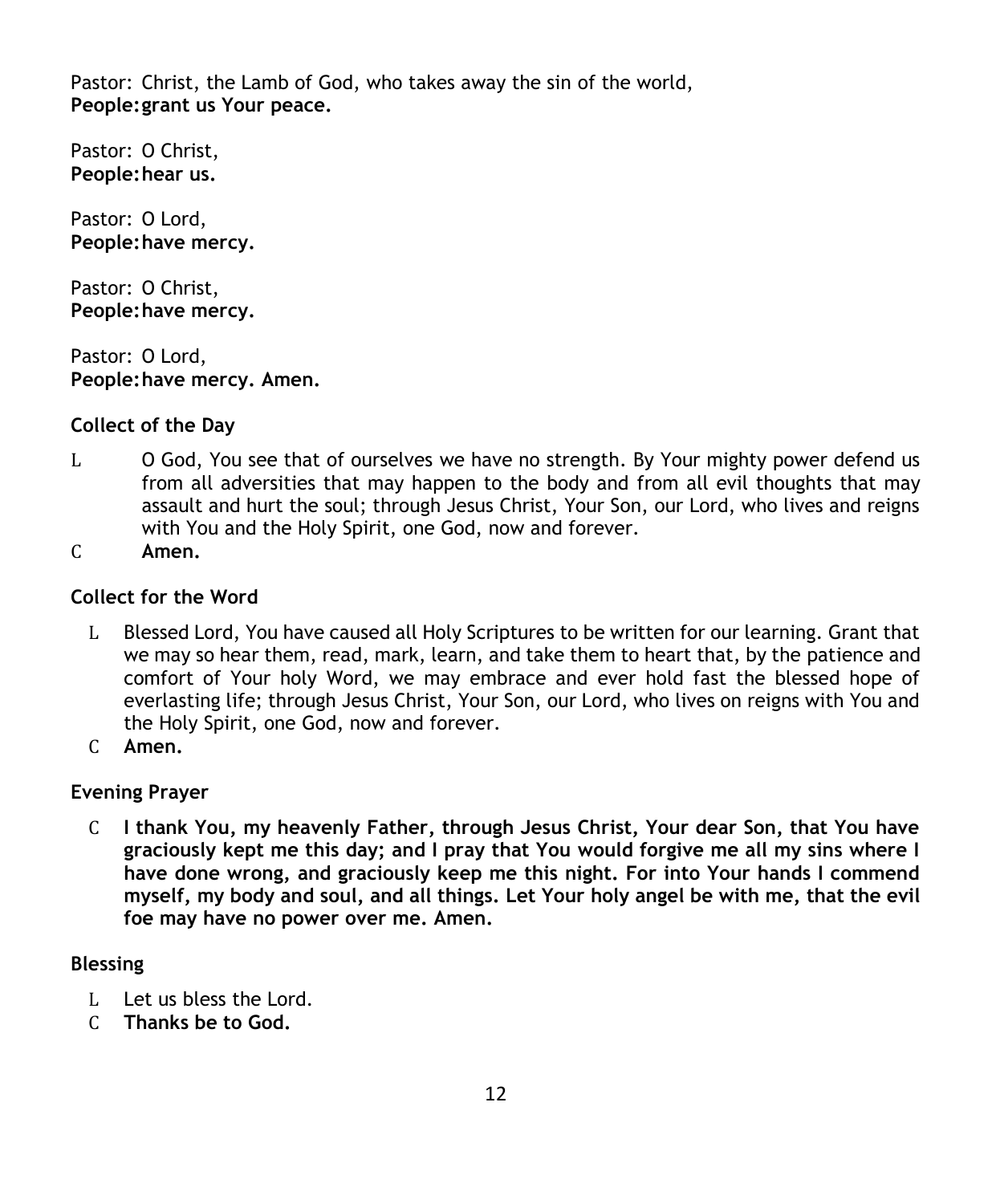- P The almighty and merciful Lord, the Father, the T Son, and the Holy Spirit, bless and preserve you.
- C **Amen.**

#### **Announcements**

Pastor: Go in Peace and Serve the Lord! **People: Thanks be to God!**

*At this time we leave our service in silent prayer contemplating and meditating on our Lord Jesus' passion in suffering and dying on the cross for our sins.* 



#### **Assisting with the Divine Service**

We thank God for all those individuals who have been involved in supporting our worship services this week. If you are interested in assisting in any of the ways shown below, please speak with pastor or one of our elders.

|                  | Thursday 6:30 pm | Sunday 8:00 am      | Sunday 10:30 am   |
|------------------|------------------|---------------------|-------------------|
| <b>Elders</b>    | Lance Kopperud   | <b>Glenn Dotson</b> | <b>Rick Weeks</b> |
| Readers          | Connie McKeag    | <b>Glenn Dotson</b> | Lisa Kamprath     |
| Acolytes         |                  | Madilyn Hundt       | Payton Weirich    |
| Communion Set Up |                  | Lynn Buzzell        | Lynn Buzzell      |
| Linen Care       |                  |                     |                   |

## **REMEMBER IN PRAYER**

*For all who worship this day, bless us through your Word, O Lord.* **Morgan Parker (healing & strength)** Pauline Parker's Granddaughter, **Logan** (healing & strength) Great Grandson of Pauline Parker, **Pastor Bill Wurm,** Pastor Taggatz's father-in-law, **Angela Strasse** (cancer) friend of Taggatz family, **Leigh Schmeiser** (healing)**, Dave Vitek** (serving on the Greenfield Police Department) **and Milwaukee Police Officers, Norma Manoil** (cancer)**, Tom Janes** (healing & strength) Diane Pielsnik's brother, **Cindy Riemer (cancer), Ronnie Boyd** (healing & strength)**, Art Hartsmandorfer** (healing & strength) friend of Doc Medek, **Paul Carpenter** (healing & strength) relative of Stephanie Gulizia, **Valinda** (hospice) Aunt of Glenn Dotson, **Lori Jablonski** (healing & strength)**; Virginia Schmeiser (healing & strength); Pat Groth (healing & strength); Myles King (blood disorder)** son of Meredith & Matthew King**; Bev Buretta (healing & strength); Sharon McCaigue (healing & strength)** sister of Doc Medek & sister-in-law of Ron Savarino**.**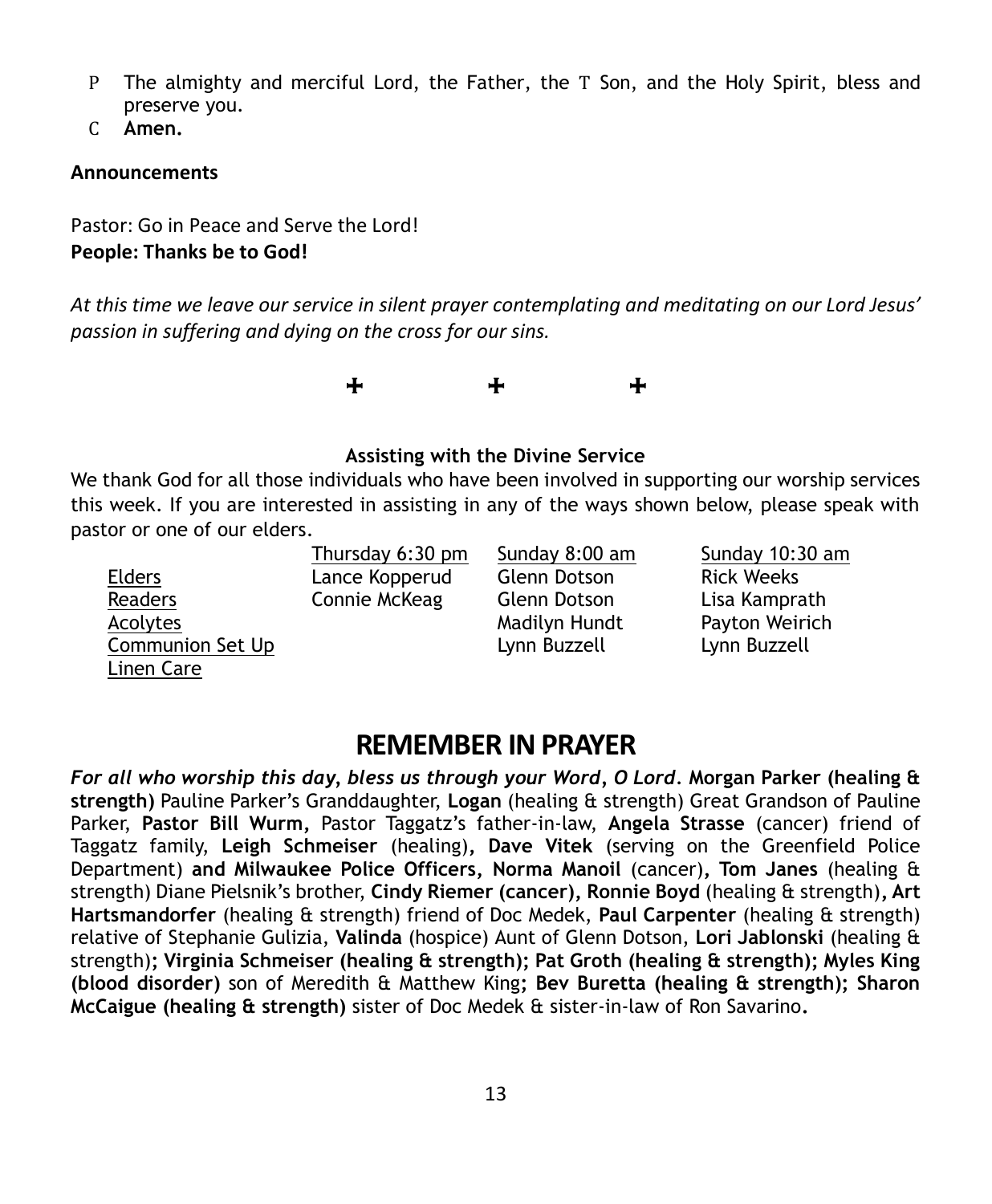*For our Homebound Members at Grace:* Betty Lemmer, Kathy Gaudian, Bernice Byklum, June Roewer, Art Steinborn, Ernst & Patricia Groth, and Gloria Kilponen.

*All those on the Grace Prayer Line dealing with long term health and medical issue;* **Hear our prayer.**

**We encourage you to submit prayer requests for worship and/or our prayer line by emailing:** Paulinemom@aol.com

If you do not have access to a computer you may call:

| Prayers for worship:     |                 | Church Office         | 414-762-8990 |
|--------------------------|-----------------|-----------------------|--------------|
| Requests on prayer line: | $10$ am $-3$ pm | Carol Thurber         | 414-762-9615 |
|                          | 3pm-9 pm        | <b>Pauline Parker</b> | 414-764-5574 |

#### **Pastor Taggatz Office Hours for Grace Lutheran Church**

| <b>Monday</b>       | 8:30 am-1:00 pm                                                               |
|---------------------|-------------------------------------------------------------------------------|
| Tuesday             | 8:30 am-1:00 pm                                                               |
| Wednesday           | 8:30 am-1:00 pm                                                               |
| <b>Thursday</b>     | 8:30 am-1:00 pm                                                               |
| Friday              | (Pastor's Day Off)                                                            |
| <b>Visitations:</b> | <b>Monday-Thursday afternoons</b>                                             |
|                     | For appointments, call Grace Lutheran's church office or Pastor's cell phone. |
|                     | For emergencies, call Pastor Taggatz: 715-467-1231                            |

#### **Lenten Midweek Series for Grace Lutheran Church** *"Coming Home from Exile: The Exoduses of the Scriptures."*

Join us for this exciting series as we meditate upon Christ's passion in dying on the cross to save us from our sins. Here is an overview of the series…

**Thursday, March 11th 6:30pm**-Lent 4: "Out of Egypt I Have Called My Son," Exodus 14 **Thursday, March 18th 6:30pm**-Lent 5: Exile and Return from Our Babylons, Ezra 1:1–4 **Thursday, March 25th 6:30pm**-Lent 6: The Promise of a Cosmopolitan Exodus, Isaiah 11:11–16 **Thursday, April 1st 6:30pm with Communion**-Maundy Thursday: The New and Better Passover Meal of Meals, Exodus 12:1–14 **Friday, April 2nd 12:00pm Good Friday Worship no communion Friday, April 2nd 6:30pm Tenebrae Service**-Good Friday: Christ, the Firstborn, Is Sacrificed, Exodus 12:21–32 **Sunday, April 4th 6:00am Easter Sunrise Service, No Communion Sunday, April 4th 8:30am & 10:00am Easter Sunday Festival Service with communion**